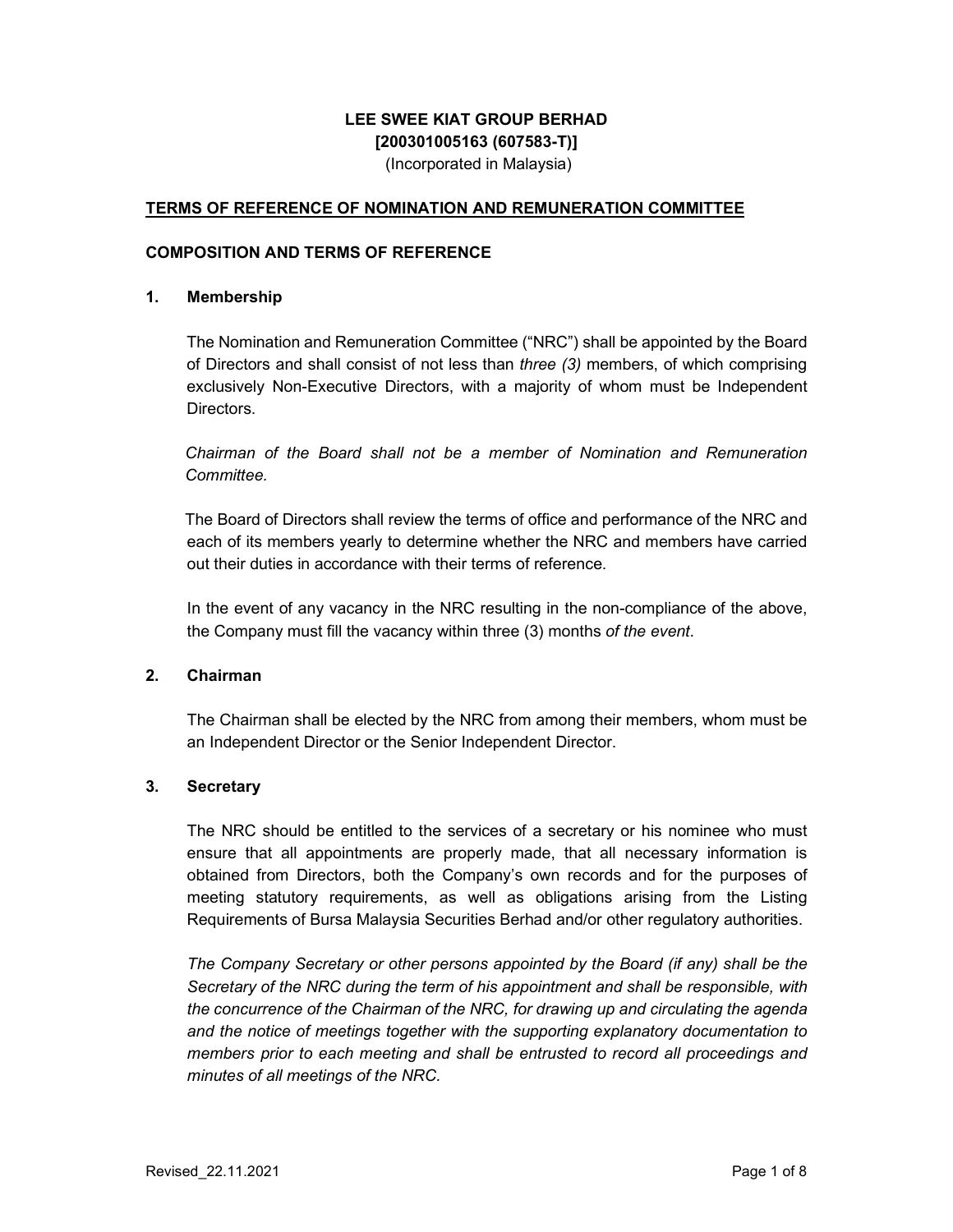## **4. Meetings**

## **Frequency**

The NRC should meet at least once a year, or more frequently, as and when necessary. The Board members and members of the Group's Management team may attend meetings upon the invitation of the NRC.

## **Quorum**

The quorum of the NRC meeting shall be *majority of members present who must be the* Independent Directors.

## **Notice**

Unless otherwise agreed, reasonable notice of each meeting confirming the venue, time and date together with an agenda of items to be discussed, shall be forwarded to each member and any other attendees, if any. Supporting papers shall be sent to the members and other attendees as appropriate. The notice of each meeting shall be served to the member either personally or by fax or e-mail or by post or by courier to his registered address as appearing in the Register of Directors or to the address provided by the member, as the case may be.

# *Meeting and Mode of Meeting*

*The NRC meeting may be held at two (2) or more venues within or outside Malaysia using any technology that enable the NRC members as a whole to participate for the entire duration of the meeting. The technology to be used for the purpose of this paragraph must enable each NRC member taking part in the meeting to communicate simultaneously with each of the NRC members and may include telephone, video conferencing, or any other audio and/or visual device which permits instantaneous communication.* 

*A virtual meeting shall be deemed to constitute a NRC meeting provided the following conditions are met:-* 

- *(i) All the NRC members for the time being entitled to receive notice of the NRC meeting shall be entitled to receive notice of a virtual meeting. Notice of any such meeting shall be given by an appropriate form of technology (or in such other manner) as permitted by the Constitution; and*
- *(ii) A NRC member may not leave a virtual meeting by disconnecting from the technology used unless he has previously expressly notified the Chairman of the meeting of his intention to leave the meeting and a NRC member shall be conclusively presumed to have been present and to have formed part of the*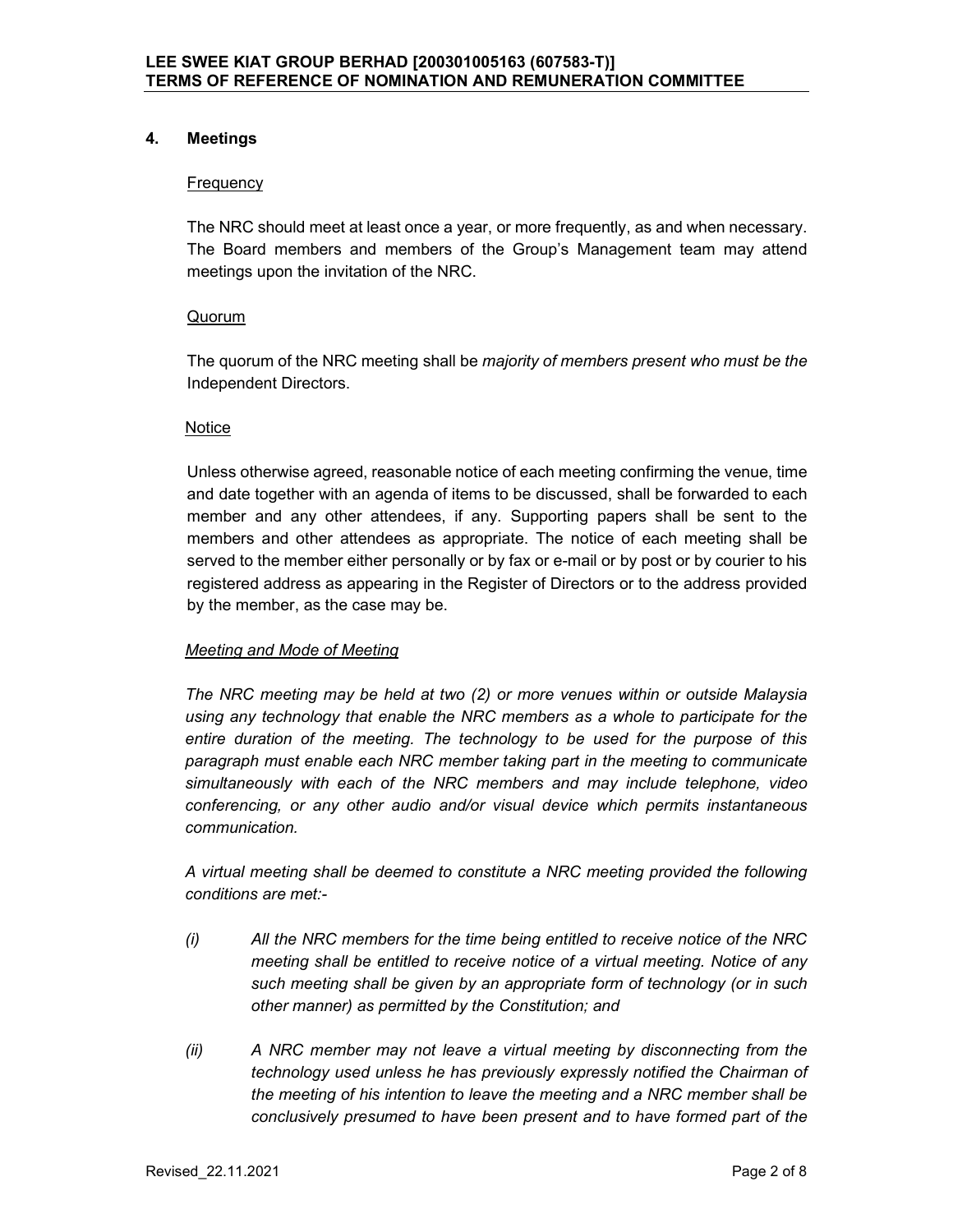*quorum at all times during such a meeting until such notified time of his leaving the meeting.* 

*A minute of the proceedings of meetings including virtual meetings shall be sufficient evidence of such proceeding and of the observance of all necessary formalities if certified as a correct minute by the Chairman of the meeting or the next succeeding meeting.* 

*The main venue of the NRC meeting shall be the place where the Chairman is present or the Chairperson of the meeting is present, if the meeting is not chaired by the Chairman.* 

*If at any meeting the Chairman is not present within fifteen (15) minutes after the time appointed for holding the meeting, the members present shall choose one of their numbers, who shall be an Independent Non-Executive Director, to act as Chairman of the meeting.* 

#### *Voting*

*Questions arising at any NRC meeting shall be decided by the majority votes of its members present. In case of an equality of votes, the Chairman of the meeting shall have a second or casting vote. However, at meetings where two (2) members are present or when only two (2) members are competent to vote on an issue, the Chairman of the Audit Committee will not have the second or casting vote.* 

## Keeping of minutes

*The Company shall cause minutes of all proceedings of the NRC meeting to be entered in the books kept for that purpose.* The minutes shall be signed by the Chairman of the meeting at which the proceedings were held or by the Chairman of the next succeeding meeting and shall be circulated to the NRC and the Board of Directors.

## Custody, production and inspection of such minutes

The minutes shall be kept by the Company at the Registered Office or the principal place of business in Malaysia of the Company, and shall be open to the inspection of any member of the NRC without charge.

## Written Resolutions

*The NRC may pass a resolution by way of a written resolution.* A written resolution signed or approved by all members shall be effective for all purposes as a resolution passed at a meeting of the NRC duly convened and held. Any such resolution may be *accepted as sufficiently signed by an NRC member if transmitted to the Company by any technology purporting to include a signature and/or an electronic or digital signature*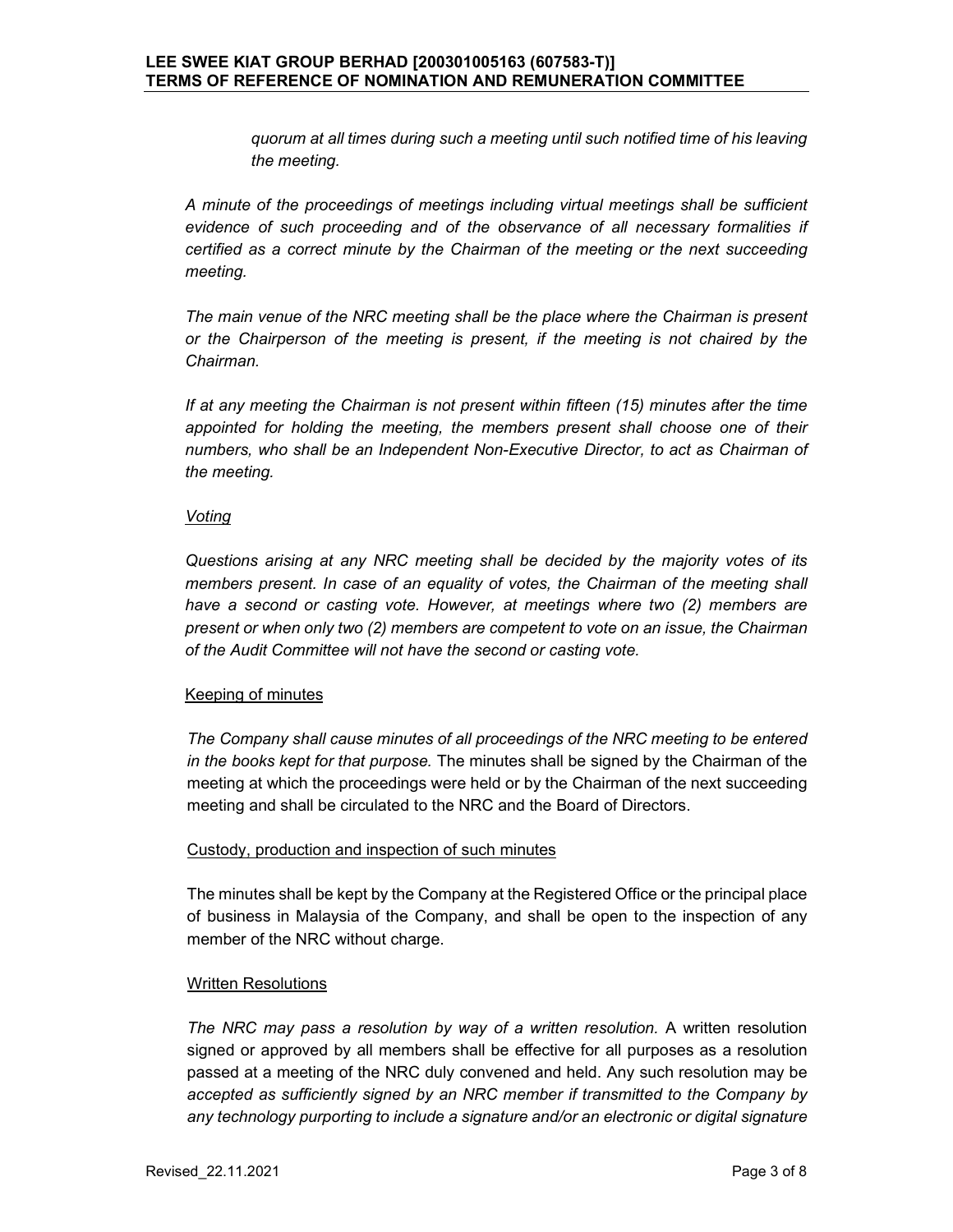by the NRC members and may consist of several documents in like forms, each signed by one or more members of the NRC.

#### **Others**

The NRC should have a formal schedule of matters specifically reserved to it for decision to ensure that the direction and control of the NRC is firmly in its hands.

In the event that the remuneration package of a member is to be discussed, the member concerned should abstain from the discussion of his/her own remuneration package.

## **5. Annual General Meeting ("AGM")**

The Chairman of the NRC should attend the AGM (including Extraordinary General Meeting) to answer any shareholder's question(s) on the NRC's activities, in particular on areas pertaining to proposed resolutions for shareholders to consider on the appointment or re-appointment of Directors and Directors' remuneration.

#### **6. Reporting Responsibilities**

The Chairman of the NRC shall report to the Board of Directors on its proceedings after each NRC meeting. The NRC shall make recommendations to the Board of Directors as appropriate on any area within its responsibility or as delegated by the Board of Directors, where action or improvement is needed. The NRC shall produce a report to be included in the Company's Annual Report about its activities and the process used to identify and make appointments.

## **7. Authority**

The NRC is authorised to seek any information it may require from any Director or Management and it has full and unrestricted access to any information pertaining to the Group.

The NRC shall obtain external professional advice and secure the attendance of outsiders with the relevant experience, if deemed necessary, the expense of which will be borne by the Company.

#### **RESPONSIBILITIES AND DUTIES**

## **A. Nomination**

The responsibilities and duties of the NRC on nomination matters are:-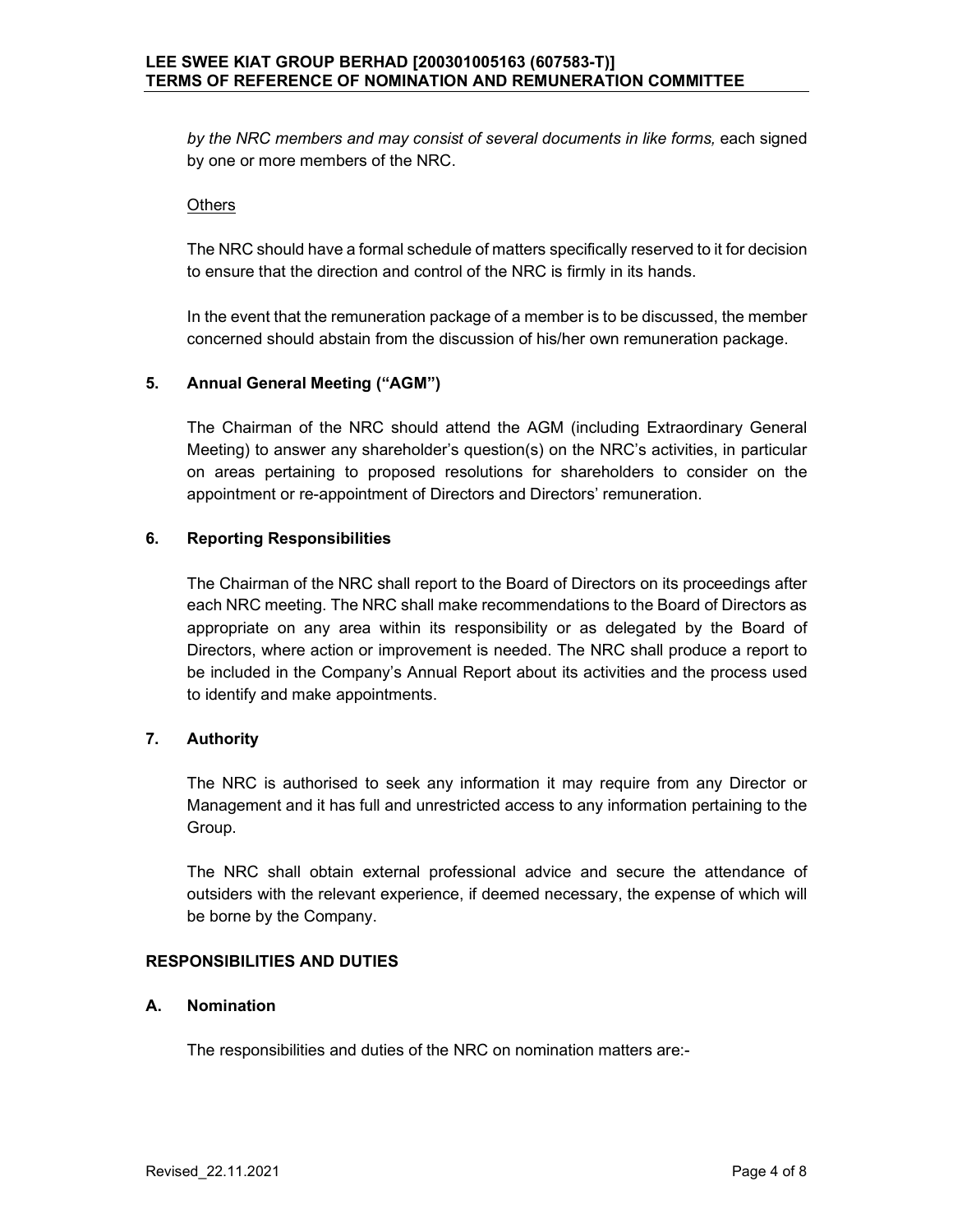### New Appointment

- i. Consider and recommend to the Board, candidates for directorship proposed by the Managing Director/Chief Executive Officer and, within the bounds of practicability, by any other senior executive or any Director or shareholder, taking into consideration the candidates' skills, knowledge, expertise and experience, time, commitment, character, professionalism and integrity. For the position of Independent Non-Executive Directors, the NRC should also evaluate the candidates' ability to discharge such responsibilities as expected from Independent Non-Executive Directors;
- ii. Before any appointment by the Board, evaluate and assess the balance of skills, knowledge, experience and diversity on the Board;
- iii. Review the role and capabilities required for a particular appointment for the Board's recommendation. In identifying suitable candidates, the NRC may:
	- a) use the services of external advisors to facilitate the search;
	- b) consider candidates from a wide range of backgrounds;
	- c) consider candidates on merit and against objective criteria with due regard to diversity including gender and the appointees time commitment; and
	- d) request to consider the disclosure of any business interests that may result in a conflict of interest.
- iv. In the case of the appointment of a Chairman, review the position description, including time commitment expected. Any significant commitment should be disclosed to the Board prior to appointment and any changes should be reported to the Board as they arise;
- v. Recommend to the Board, candidates to fill the seats on Board Committees, in consultation with the respective Chairman of those committees. In the event that a Chairman's position (regardless of Board/ Committee) is to be filled, to consult with the Board;
- vi. Ensure that on appointment to the Board, Non-Executive Directors receive a formal letter of appointment setting out clearly what is expected of them in terms of time commitment, Board Committee involvements and involvement outside board meetings;

## Re-election, Re-appointment and Resignation/Termination

vii. Recommend to the Board, candidates for re-election of Directors by shareholders under the annual re-election provisions or retirement, with due consideration to the extent to which the interplay of the Director's expertise, skills, knowledge and experience with those of other board members, as well as their roles as committee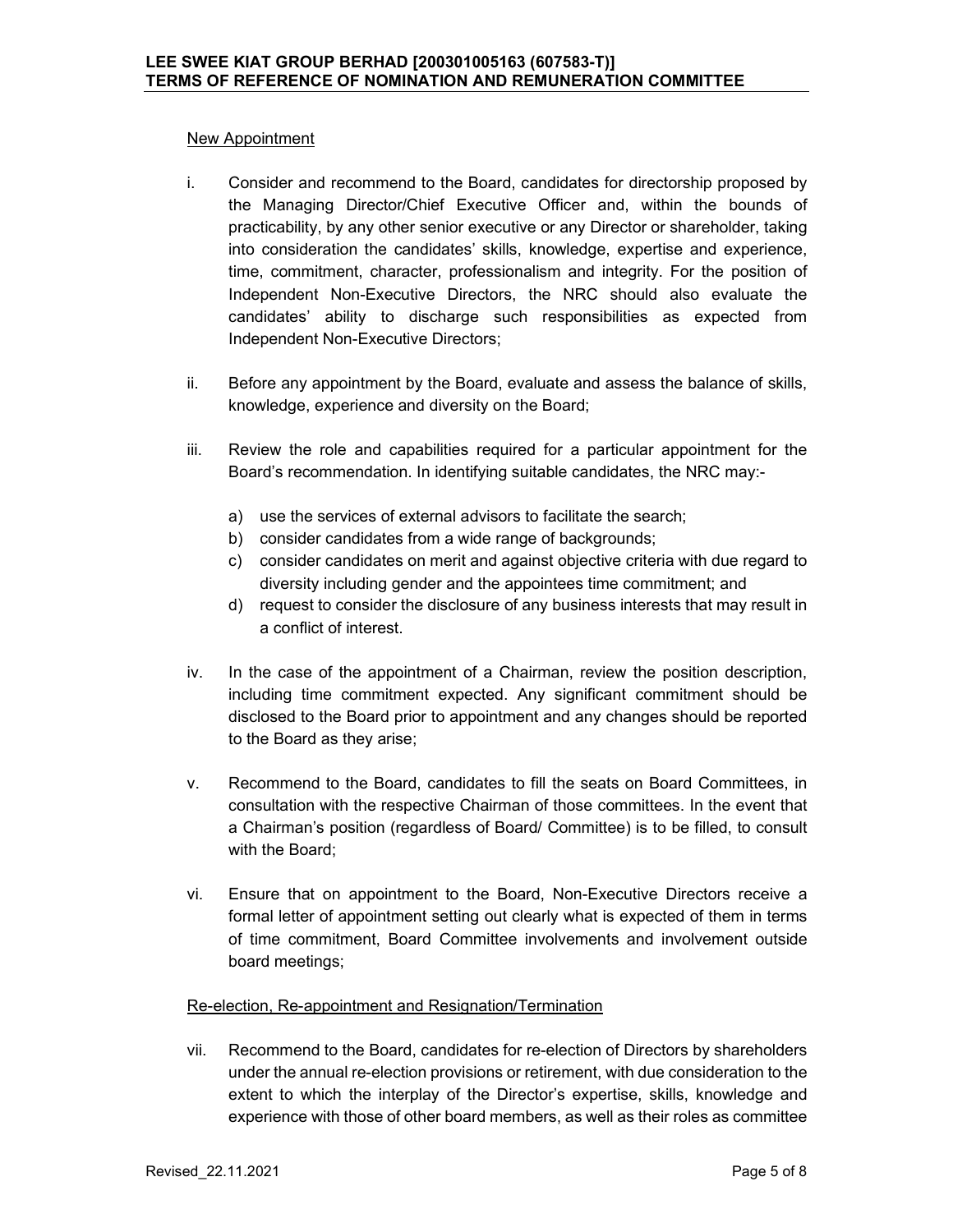members. Attention should be paid to Independent Directors who are retained beyond nine (9) years as the Board had to provide strong justification in exceptional circumstances and seek shareholders' approval;

- viii. Matters relating to the continuation in office of any Director at any time, including the suspension or termination of service of an Executive Director as an employee of the Company subject to the provisions of the law and their service contract;
- ix. The re-appointment of any Non-Executive Director at the conclusion of his term of office having given due regard to his performance and ability to continue to contribute to the Board in terms of knowledge, skills and experience required;

## Specific Nominations and Succession Planning

- x. Recommend suitable candidates for the role of Senior Independent Director, as applicable;
- xi. Report to the Board on succession planning for the position as Board Chairman, Directors and key management personnel, particularly the Managing Director. The Board should work with the NRC to evaluate potential successors, taking into account the challenges and opportunities facing the Company, and the skills and expertise, including diversity, needed on the Board in the future;

#### Annual Performance Assessment of Board, Committees and Individual Directors

- xii. Annually review the required mix of skills, experience, diversity and other qualities, including core competencies and effectiveness of the Board, the Board Committees and the Board/Committee members. All evaluations carried out by the NRC in the discharge of its functions should be properly documented. This process should be coordinated by the NRC, with the assistance of the Company Secretary, and thus, reporting to the Board at the end of each financial year with an assessment of the Board's performance and areas in which the Board, Board Committees or individual Director could improve;
- xiii. Annually review the time required of Non-Executive and Independent Directors. Performance assessments should be undertaken to assess whether the Directors are spending enough time to fulfill their duties;
- xiv. review the term of office and performance of an Audit Committee and each of its members annually to determine whether such Audit Committee and members have carried out their duties in accordance with their terms of reference;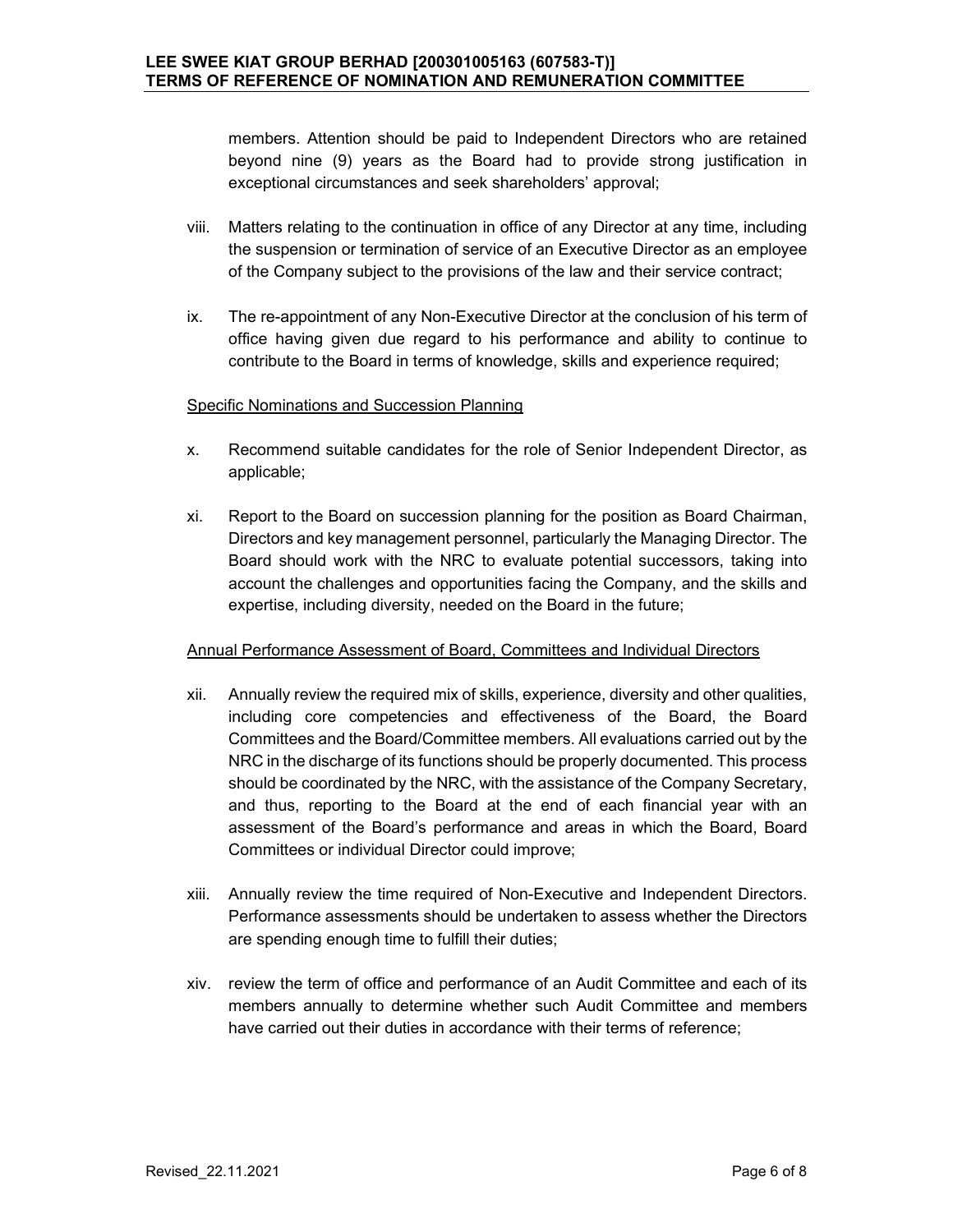### Induction Training and Training Needs Analysis

xv. Review the induction and training needs of Directors. Ensure the training programme attended by the Directors must be one that aids the Director in the discharge of his duties;

#### **Size of Board and Independent Directors**

- xvi. Assess the desirable balance in board membership by reviewing the size, gender, structure, diversity and composition of the Board, taking into consideration the number of directorships;
- xvii. Assess desirable number of Independent Directors; and
- xviii. Consider the representation of interest groups as part of boardroom diversity. Factors to consider may include gender, race, religion, nationality, professional background and culture.

### **B. Remuneration**

The responsibilities and duties of the NRC on remuneration matters are:-

- i. Support the Board in actively overseeing the design and operation of the Group's remuneration system and ensure that the remuneration package of Directors is aligned with the business strategy and long-term objectives of the Group as well as to reflect the Board's responsibilities, expertise and complexity of the Group's activities;
- ii. Review and recommend to the Board on the remuneration of Non-Executive Directors, particularly in whether the remuneration remain appropriate to each Director's contribution, by taking into account the level of expertise, commitment and responsibilities undertaken. The remuneration shall be at a level which will attract and retain the services of Independent Directors;
- iii. Review and recommend to the Board on the total individual remuneration package for Executive Directors and Senior Management personnel, including, where appropriate, bonuses, incentive payments within the terms of the agreed remuneration policy and based on individual performance;
- iv. Oversee any major changes in employee benefits structures throughout the Company or Group;
- v. Oversee the qualitative and quantitative disclosures of remuneration made in the Annual Report and notice to general meeting of the Company; and